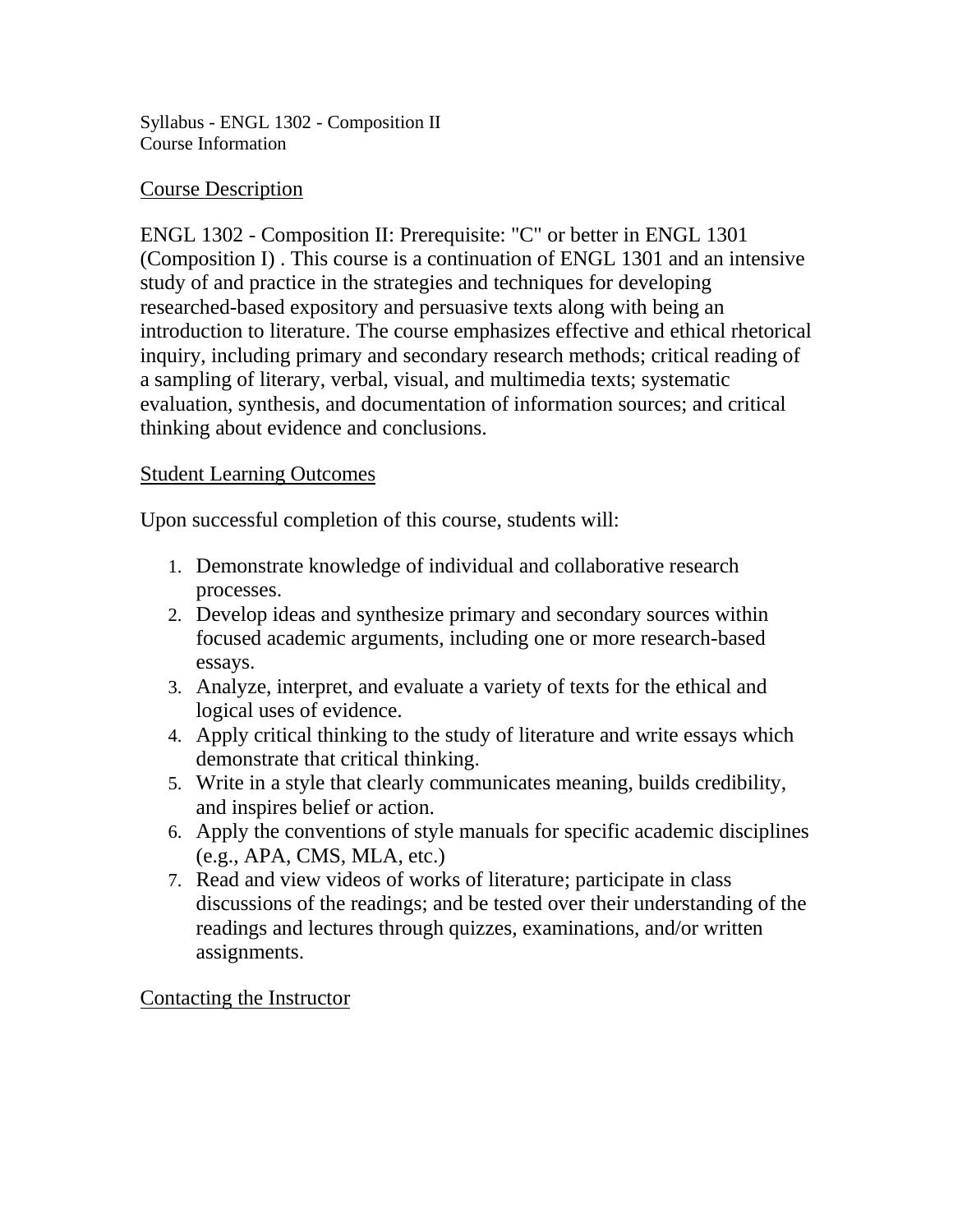

# **Mrs. Sharon Race, Professor of English**

**Use the Mail link** (located inside our Blackboard ENGL 1302 course under Course Tools) to contact me. I try to answer emails within 24 hours Monday-Thursday and Friday morning.

#### **How to send me a Mail message inside our Blackboard English course:**

- 1. Click on Mail under the Course Tools menu on the left side of the screen.
- 2. Click on the Create Message button.
- 3. Click on the TO button and find my name in the Select Recipients box (Sharon Race - Instructor).
- 4. Click on my name and then click on the right arrow to move my name to the Recipient box.
- 5. Scroll down to the message area.
- 6. Type YOUR NAME and the SUBJECT OF YOUR MESSAGE in the Subject box (example: Jane Doe - Question about "Araby").
- 7. Type your message in the message area. Click on the ABC button with the check mark under it to check your spelling.
- 8. Click the Submit button to send your message.
- 9. If you want to make sure a mail message has been sent successfully, check your Sent folder in Mail.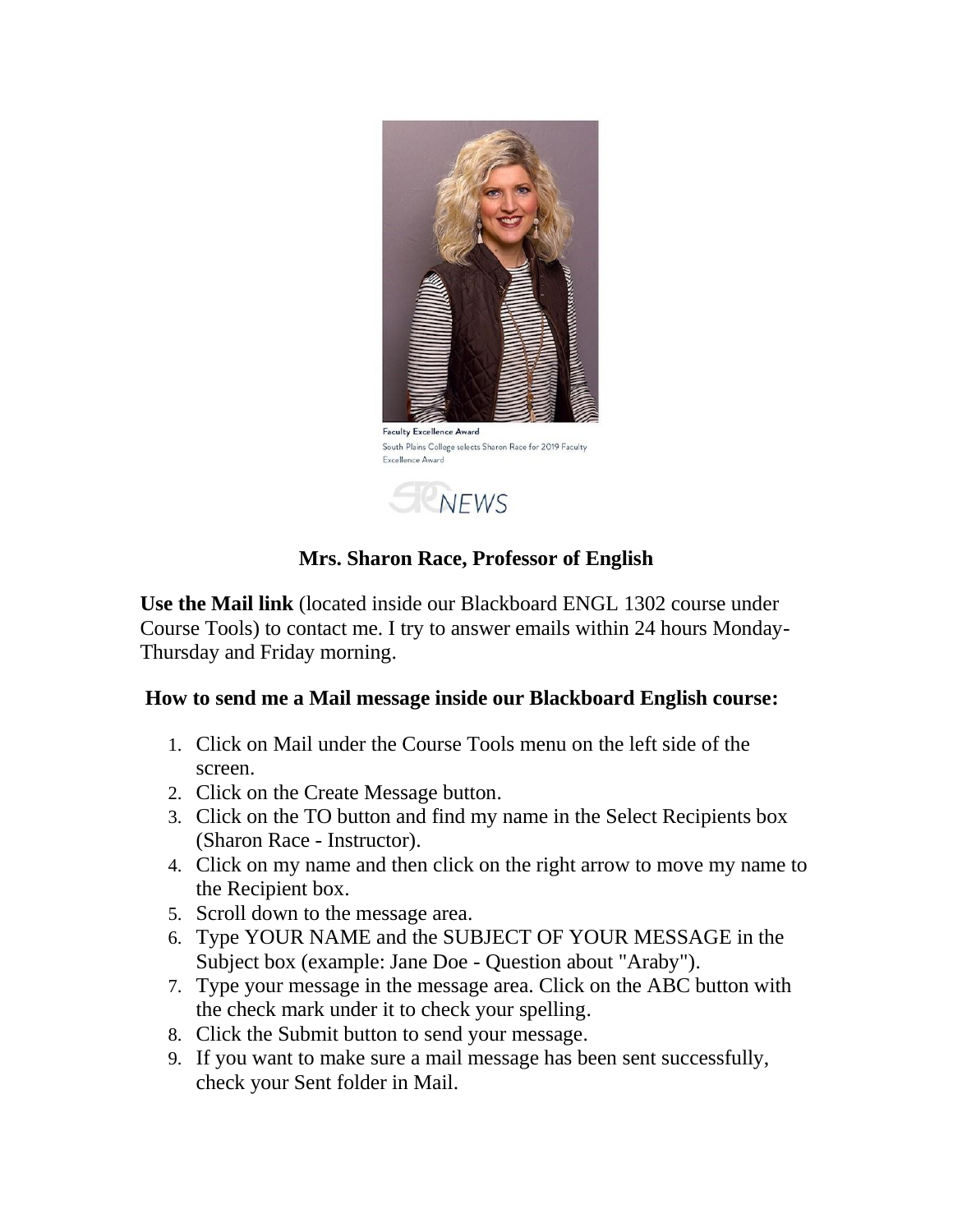Required Textbook, Computer Software, and SPC Email Account

One Required Textbook



*Introduction to Literature: Custom Textbook for Professor Sharon Race, ENGL 1302: Composition II***.** Edited by Kathleen Shine Caine et al., Pearson, 2014. ISBN: 9781269763301

**Obtain your textbook immediately!** You have reading assignments from it almost every day, and quizzes over those readings, so it is very important to your success. You may buy new or used--no online code is required. If you do not live close to Levelland or Lubbock, you may call the SPC bookstore(s) directly and order your textbook over the phone; have it shipped to your house through express mail:

- SPC Levelland Campus Bookstore: 806-716-2397
- SPC Reese Campus Bookstore: 806-716-4690
- SPC Levelland Bookstore website: [http://www.sp-levbookstore.com](http://www.sp-levbookstore.com/home.aspx)
- SPC Reese Bookstore website: [http://www.sp-reesebookstore.com](http://www.sp-reesebookstore.com/home.aspx)

*\*IMPORTANT: Other instructors have custom textbooks for ENGL 1302 that have the exact same cover as mine--make sure you DO NOT purchase the textbook for Professor Glenda Bryant's or Professor Randy Wall's courses. Make sure my name (Professor Sharon Race) is on the front cover.*

Printer, Paper, Ink Cartridge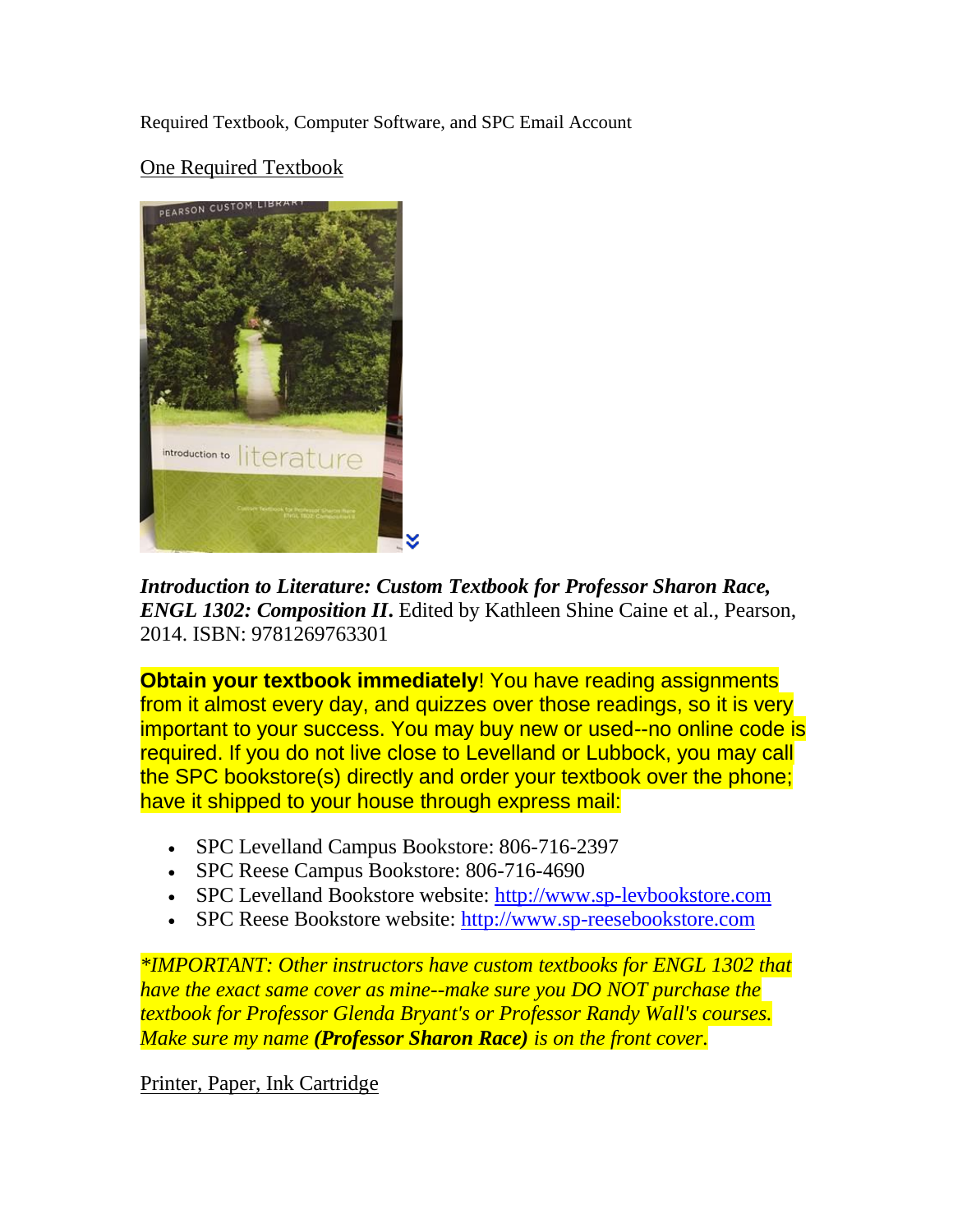You will be encouraged to print out course documents quite frequently, so I recommend that you make arrangements to have access to a reliable printer with a good supply of paper and a fresh ink cartridge.

#### Required Computer Programs

 *Internet Browser:* Blackboard is designed to work best with the **Mozilla Firefox** browser. Blackboard experts do not recommend using Internet Explorer 8 or 9 because some users experience browser related problems with Blackboard when using Internet Explorer 8 or 9. Visit this website for a free download of the Mozilla Firefox browser: <http://www.mozilla.org/en-US/firefox/new/> Mac users may use either Firefox or Safari--both seem to work well with Blackboard.

*Microsoft Office 365: Word and PowerPoint*:

As a member of the SPC community, you have free access to Office 365.

Office 365 provides online access to Microsoft Word, Microsoft Excel, Microsoft PowerPoint, and 1TB of free online storage with Microsoft OneDrive. Microsoft is continuously adding new applications as well. (Please note: SPC does not currently subscribe to email through Office 365)

You can use Office 365 online or install to your PC, Mac or mobile device.

To access Office 365, go

to <https://www.office.com/GetOffice365> and click the link "Find out if You're Eligible."

Complete the registration process with your SPC email address (your *Blackboard username@students.southplainscollege.edu)*, create a new password, and wait for your online account to be provisioned. This takes a few minutes the first time you log in. You can then click the link for the individual application you want to use online, or click the link to install the application to your device.

Another option is to purchase or subscribe to *Office 365 University* at a discounted price. This package includes *Word, PowerPoint, Excel*, and much more. Visit this website to find out more: [https://www.microsoft.com/en-](https://www.microsoft.com/en-us/store/d/product/CFQ7TTC0K5BB?icid=StudentsAndEducators_cat_NavContent_O365University)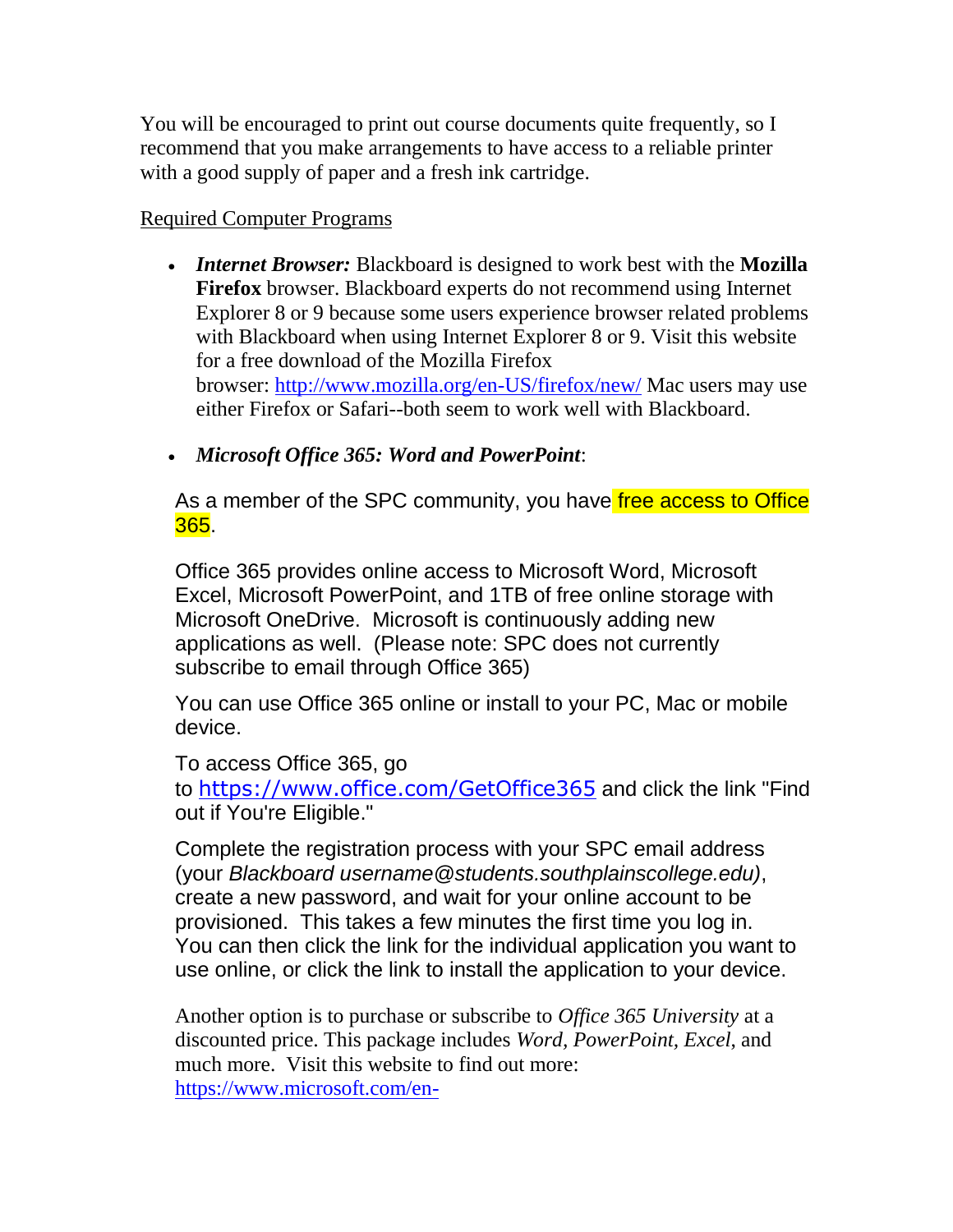[us/store/d/product/CFQ7TTC0K5BB?icid=StudentsAndEducators\\_cat\\_Na](https://www.microsoft.com/en-us/store/d/product/CFQ7TTC0K5BB?icid=StudentsAndEducators_cat_NavContent_O365University) [vContent\\_O365University](https://www.microsoft.com/en-us/store/d/product/CFQ7TTC0K5BB?icid=StudentsAndEducators_cat_NavContent_O365University)

- *Adobe Reader:* Available to download **FREE** from this website:
	- Adobe Reader:<http://www.adobe.com/products/reader.html>

# SPC Google Email for Students

All SPC students are assigned an SPC Google Email account, so if you haven't already, you must go ahead and activate your account. Not only will you need access to your SPC email account to receive TURNITIN digital paper submission receipts for our class, but SPC also sends many important messages to your college email address.

Your SPC Google Email address is: *SPCusername@students.southplainscollege.edu* (ex. *jsmith1234@students.southplainscollege.edu*)

Do not confuse our course Blackboard Mail with your SPC Google Email account; they are separate. *For all communication with me, use Blackboard Mail inside our Blackboard course.*

To access your SPC Google email account, log in to [MySPC](https://myspc.southplainscollege.edu/) and click the [SPC Google Email link.](http://mail.students.southplainscollege.edu/)

You can access your email through your mobile browser. If you wish to use your mobile email app, you must forward your SPC Google Email to your personal email address with POP/IMAP access.



**[DO THIS NOW: Forward your SPC Google Email to](https://myspc.southplainscollege.edu/ICS/)  [your own personal email account:](https://myspc.southplainscollege.edu/ICS/)**

- 1. Log in to your SPC Google Email account
- 2. Click the settings icon in the upper right hand corner
- 3. Select Mail Settings
- 4. Click the Forwarding Link in the center of the settings bar and add a forwarding address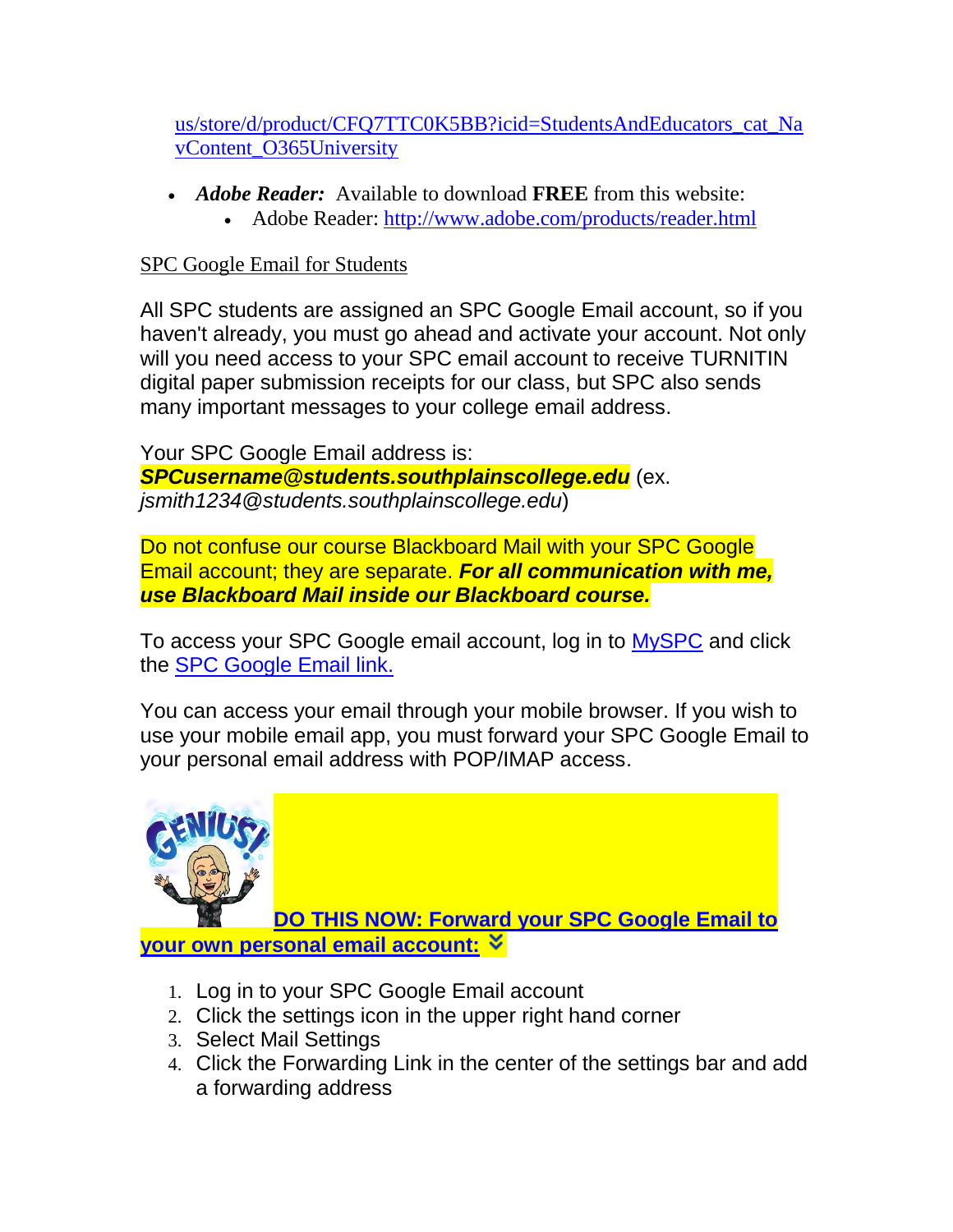Course Organization and Policies

## Course Calendar

- *The Calendar & Assignments is the entry page for ENGL 1302 and is available as a link in the Course Content menu as well.*
- *I recommend you copy and paste the Calendar & Assignments to a Word document. Use this print-out as a checklist for each class day and to keep track of assignment deadlines.*

## PowerPoints and Handouts

Frequently, the *Calendar & Assignments* will direct you to course materials in the *PowerPoints* or *Handouts* sections of the course, which are links under *Course Content*. I encourage you to print out the PowerPoint Outlines, or you may wish to print out the PowerPoints themselves (with six slides per page, in black and white; instructions are in the PowerPoints section).

## Grades **Grade Calculation:**

- 50% Research and Writing Assignments:
	- $\bullet$
	- o 8% Article Summary Paper
	- o 7% Short Essay
	- o 5% Quotation and Paraphrase Quiz
	- o 5% Plagiarism Quiz
	- o 5% MLA 8 (2016) Paper Format and Documentation Quiz
	- o 20% Character Research Paper
- 50% Literature Quizzes:
	- o 45% Course Syllabus Quiz, Short Story Quizzes, Poetry Quiz (lowest quiz grade is dropped)
	- o 5% Drama Quiz (*Trifles*)
- OPTIONAL EXTRA CREDIT: Earn up to 3 extra points to be added to your final average by completing six extra-credit Grammar and Punctuation Quizzes.

# **Grade Reports:**

 Click on the *My Grades* link in the Course Tools menu to view your assignment grades and current course grade. I recommend you do this weekly throughout the course so you are always aware of your grade status.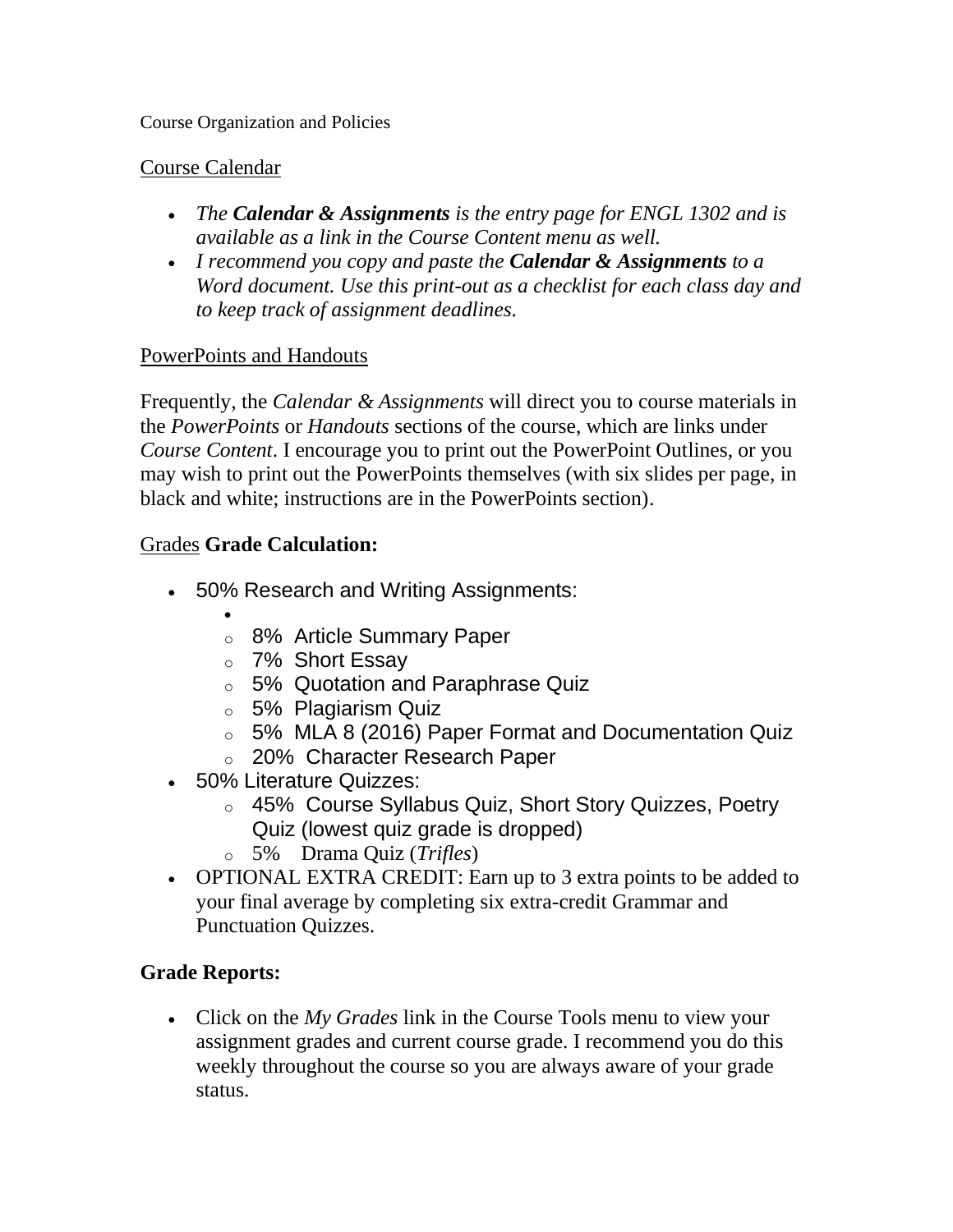## **Methods of Evaluation:**

- Your work will be evaluated by means of this scoring system: A (90- 100); B (80-89); C (70-79); D (60-69); F (59 and below).
- Your literature quiz results will not be available until **after their due dates**, but I encourage you to log in and go over your quiz results at that time.
- Papers can take up to a week or sometimes more to be graded; I will usually notify you through a Blackboard Mail message when I have finished grading those written assignments.
- I will drop your lowest literature quiz grade. The *Trifles* Quiz cannot be dropped.

# *TURNITIN***:**

- You will submit papers to the TURNITIN link under the Course Content menu.
- TURNITIN accepts the following file types: *Microsoft Word, WordPerfect, PDF, RTF, OpenOffice (ODT), Google Docs.*
- TURNITIN is a powerful program that helps detect plagiarism or improper use of sources in papers.
- Once your paper has been graded in TURNITIN Feedback Studio, you will be able to view my comments and marks on your paper.

## How to Submit a Paper to TURNITIN:

- 1. TURNITIN accepts several different file formats, but the two best ones seem to be Microsoft Word and Rich Text Format. If you don't have Microsoft Word (**.doc** or **.docx** file ending), save your paper as a Rich Text Format file. It will have an *.RTF* file ending. *Microsoft Works* files are NOT compatible with TURNITIN.
- 2. Click on the **TURNITIN** link in the Course Content menu on the left.
- 3. Click on the **View/Complete** link under the assignment you wish to submit.
- 4. Make sure the option is set to submit paper by **single file upload** (do not use cut and paste)
- 5. In the drop-down menu under author, select your name > type your legal first and last name > type assignment name as your submission title
- 6. Browse for and double click the file containing your essay.
- 7. Click the **Upload** button.
- 8. Next you will see a screen that gives a preview of your paper. Check to see that you have submitted the correct file, but do not be alarmed if the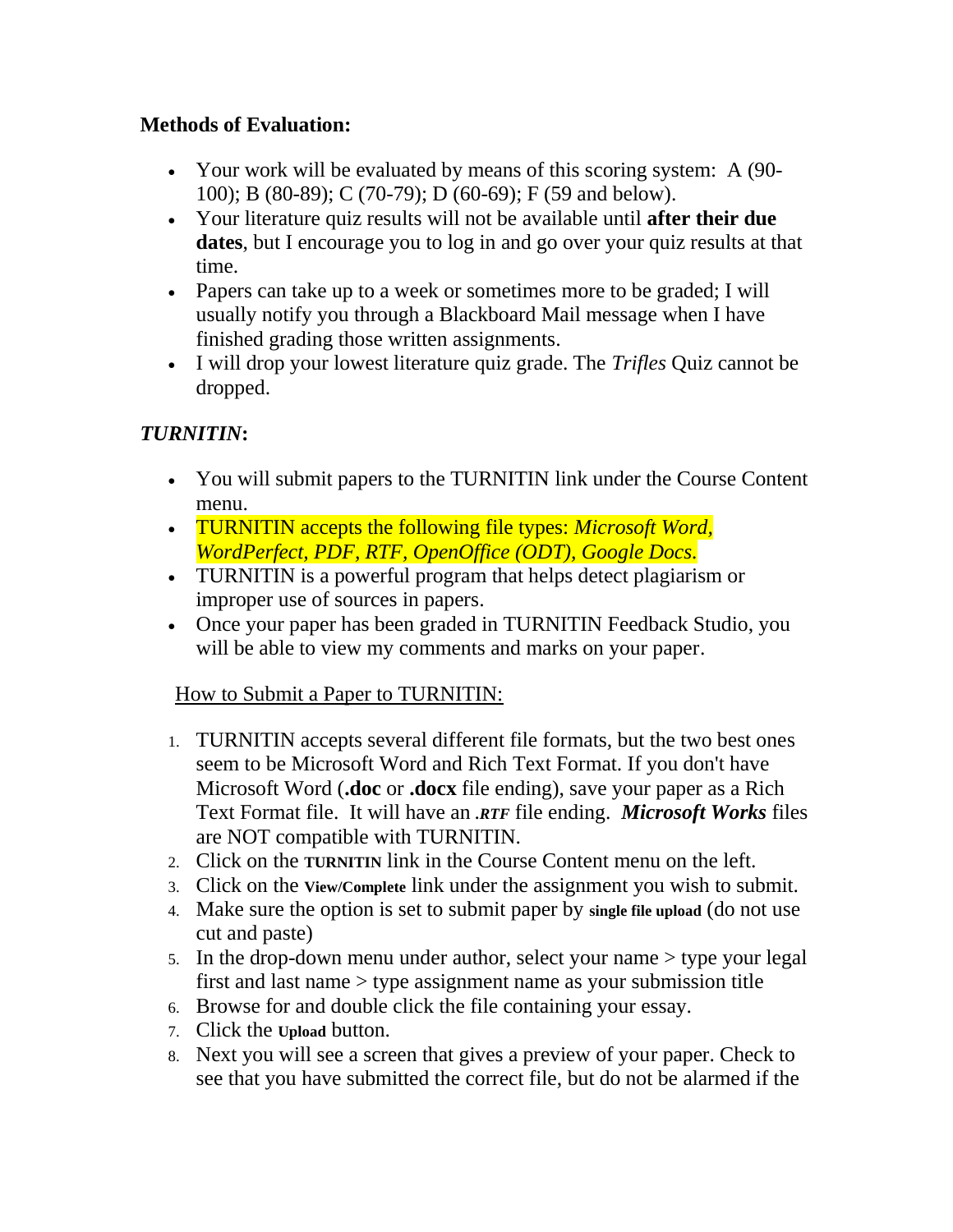formatting appears to be messed up. The formatting is usually fine when I view the paper in TURNITIN Feedback Studio.

- 9. **IMPORTANT STEP: Click the Confirm button below the preview.**
- 10. The next screen says: "Congratulations your submission is complete! **This is your digital receipt. VERY IMPORTANT LAST STEP: Take a screen shot of this digital receipt with your computer or take a photo with your phone camera and save it, OR print a copy of this receipt from within the Document Viewer (instructions are below).**
- 11. Save and/or print a copy of the digital receipt, so you will have documentation that your paper was submitted correctly before the deadline. It happens from time to time that TURNITIN gives a "successful submission" message, but the paper does not actually submit properly, so **to prove that you submitted your paper before the deadline, you must have this receipt for documentation**. See the instructions below for how to save/print your digital receipts.
- 12. You may resubmit the paper multiple times before the deadline if you suddenly discover an error you need to fix.
- 13. After the paper is graded, be sure to open up your paper again in TURNITIN to view my comments and marks.



#### DO THIS EACH TIME YOU SUBMIT A PAPER TO TURNITIN: Save and Print Your TURNITIN Digital Receipt:

- 1. From time to time, TURNITIN will display a successful submission screen after you submit a paper, but the paper did not actually go through properly. **You MUST have a way to prove that you submitted the paper before the deadline, and a digital receipt is the documentation you must have.** The digital receipt is an automated response to **successful** submissions. As soon as you see the message on the screen that your paper has been successfully submitted, use your computer to take a screen shot of the message, or use your phone camera to take a picture.
- 2. The digital receipt is e-mailed to your South Plains College Google email address, as well as appearing on screen after you submit. Immediately, check your South Plains College Google email account, including your junk, bulk, or deleted folders (it is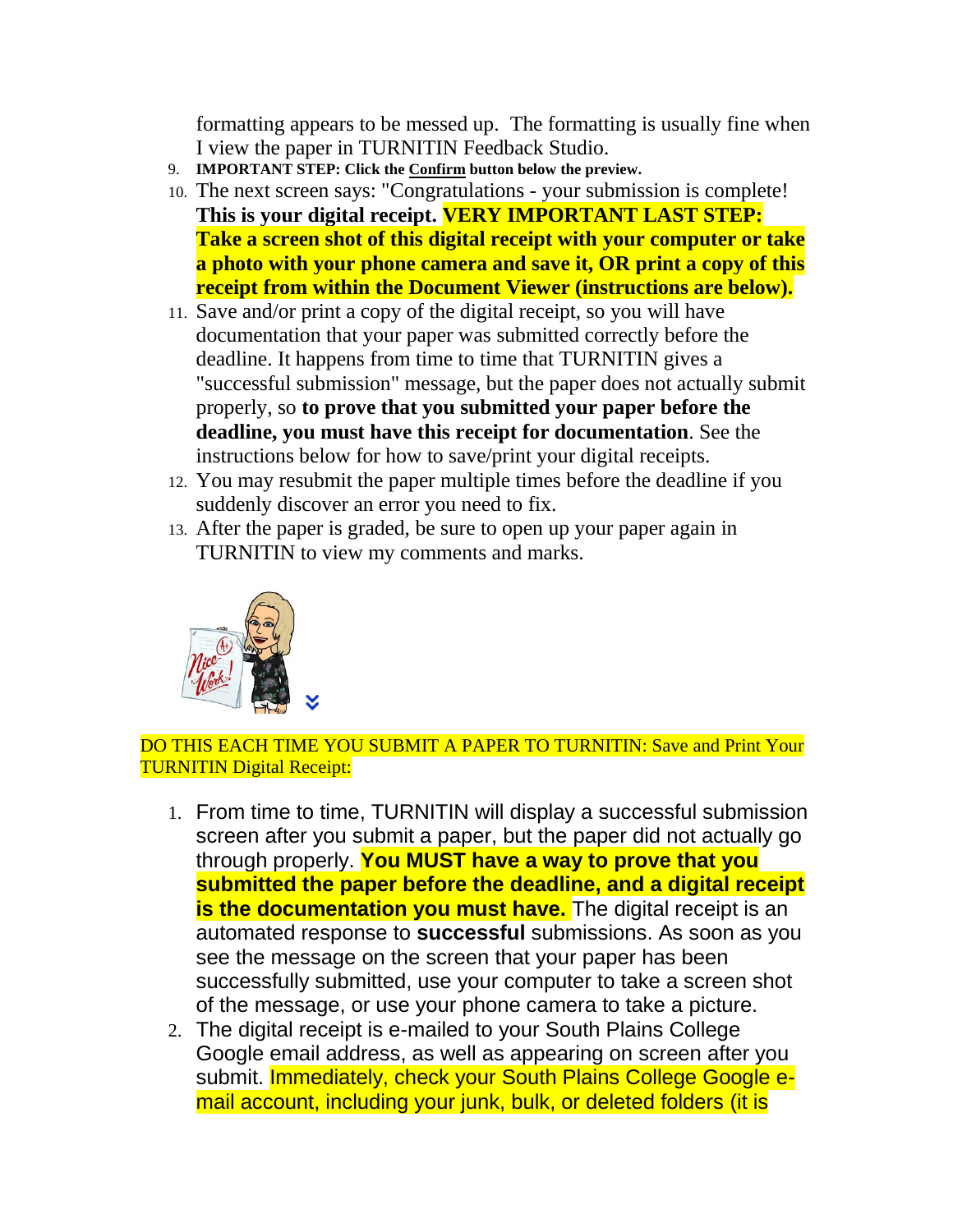sometimes filtered as spam) for the digital receipt mail. If you do not see a digital receipt, then your submission was **not** likely received by TURNITIN, and you will need to resubmit your paper immediately.

- 3. Another method of saving your digital receipt is to download and print it following the steps below:
	- 1. Navigate to your TURNITIN submission (click on Go to Assignment Inbox) and open it using the Document Viewer (eg. view the Originality Report).
	- 2. Click on the "printer" icon in the far left corner of the Document Viewer. The icon is located next to the "information" icon.
	- 3. Select the "Download PDF of Digital Receipt for printing" option.
	- 4. A window may appear asking you to save the file. Please note where you save the file on your computer. **The Digital Receipt will be saved as a PDF file.**

Many students make the mistake of uploading the paper and thinking it's done. There is a second step, which is to confirm submission. If the second step isn't confirmed, the paper will not be submitted, and there will be no digital receipt. Without a digital receipt, you cannot prove that you submitted your paper before the deadline.

# **MLA 8th Edition (2016) Documentation Style:**

- All papers must be formatted according to **MLA 8th edition (2016)** style. Our textbook contains a section on MLA style and documentation, but don't use it. It is the 7th edition (2009) information, so it is outdated.
- For MLA 8th edition (2016) documentation and bibliography guidelines, click on the **MLA 8 (2016) Style** link under Course Tools.

# **Late Work:**

- *I do not accept late work.*
- You do not receive credit for a late assignment, nor should you ask to take a quiz or submit a paper after the deadline because you have had or do have computer problems. Plan ahead, and do not wait until the last minute to complete assignments. Have alternate computer options already lined up to use in case you have trouble with your own computer. Our Blackboard course is set up to prevent submission of late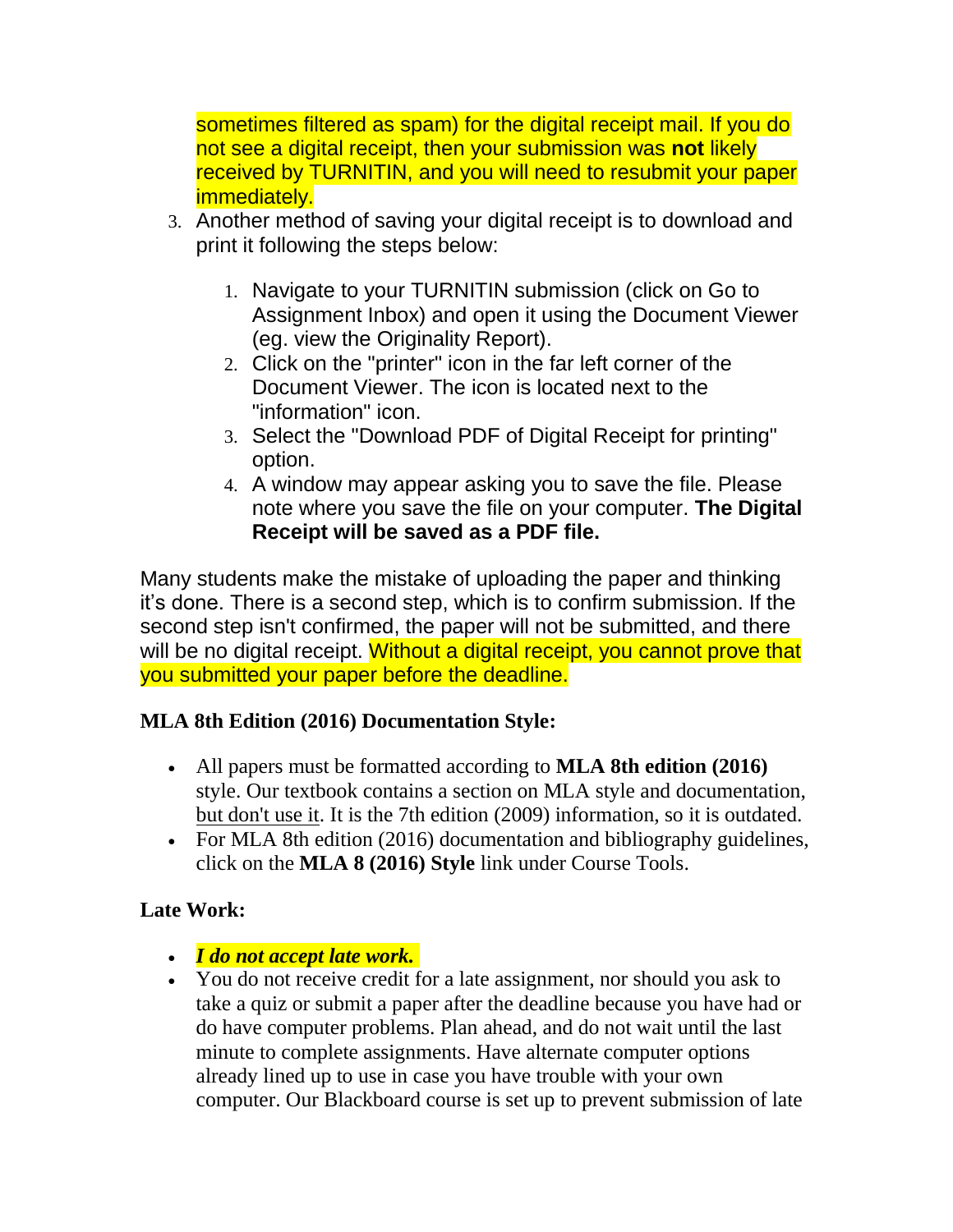assignments, so be sure you complete and submit assignments before the deadlines.

#### Plagiarism and Cheating Policy

 $\bullet$ 

"Complete honesty is required of the student in the presentation of any and all phases of course work. This idea applies to quizzes of whatever length as well to final examinations, to daily reports, and to term papers" (*SPC General Catalog*).

- *Cheating:* "Dishonesty of any kind on examinations or on written assignments, illegal possession of examinations, the use of unauthorized notes during an examination, obtaining information during an examination from the textbook, or from the examination paper of another students, assisting others to cheat, alteration of grade reports, illegal entry or unauthorized presence in an office are examples of cheating" (*General Catalog*). Some example of cheating are copying responses from another student's paper or quiz, allowing someone else to take a quiz or exam for you, or receiving help from someone else to complete any quiz, test, or written assignment.
- *Plagiarism*: "Offering the work of another as one's own, without proper acknowledgments, is plagiarism; therefore, any student who fails to give credit for quotations or essentially identical expression of material taken from books, encyclopedias, magazines, and other reference works, or from the themes, reports, or other writings of a fellow student [or another person] is guilty of plagiarism" (*General Catalog*). Some examples of plagiarism are not writing your own papers; copying parts of your papers from others'; not giving proper credit for source information; not quoting, paraphrasing, or summarizing source material correctly; or not using proper MLA documentation.
	- o **DO NOT PLAGIARIZE YOUR OWN WORK: If you have taken this ENGL 1302 course with me or another instructor in a previous semester, you may not submit the same papers you created for the previous course attempt in this current course. In other words, you may not submit the same paper or a revised version of a paper you wrote when you took my class during a previous semester. You may not submit papers for our**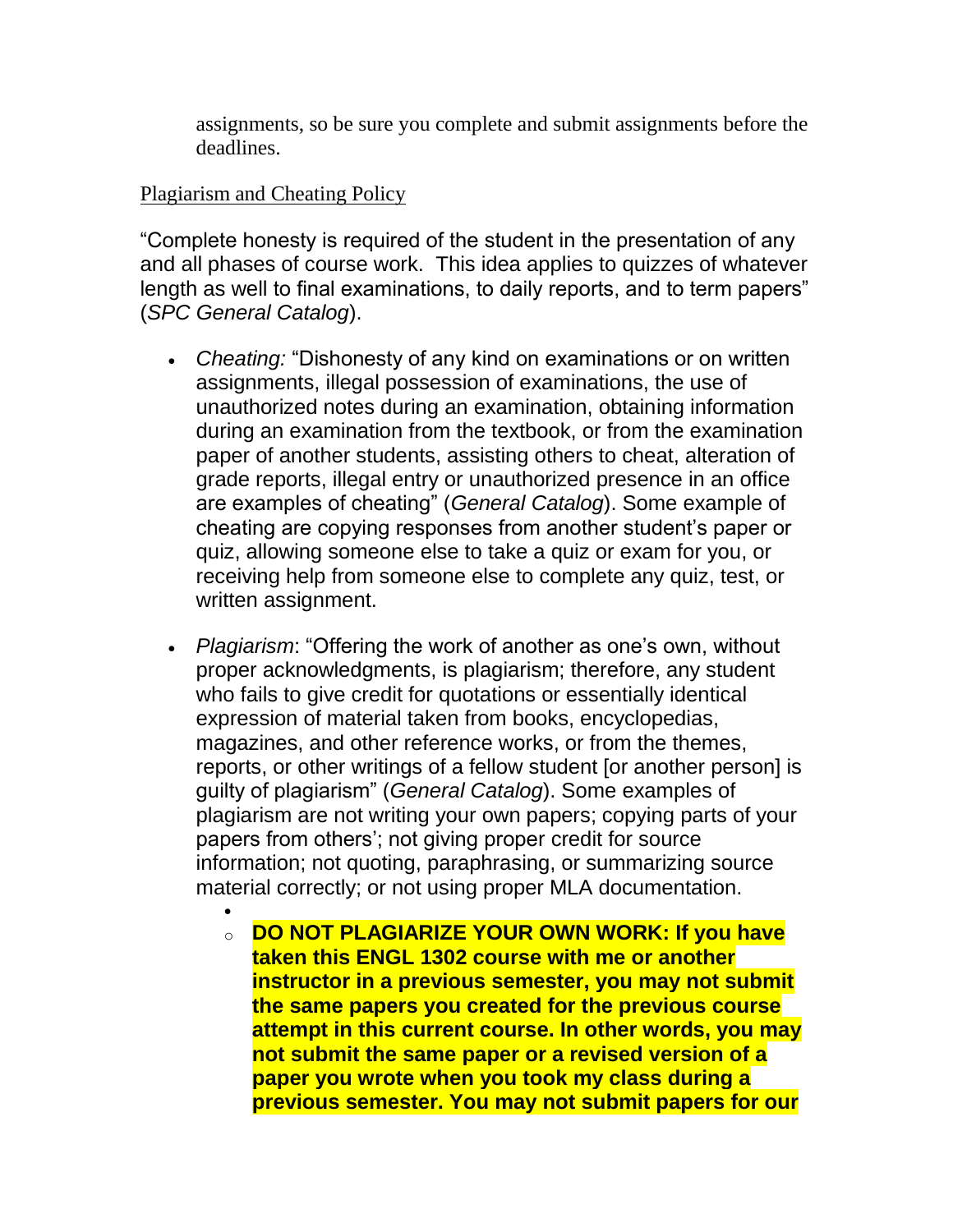**class that you have written for any other course you have already taken. In other words, you will be expected to write new, original papers for each written assignment you complete this semester. For example, for the character paper, if you wrote about Mathilde Loisel during a previous semester's attempt of this course, you will need to choose a different character to analyze for this semester's character paper.**

If you are involved in cheating or plagiarism on exams, quizzes, papers, or assignments, you will receive a zero for the assignment or be dropped from the course with the grade of "F" or "X," at my discretion.

Computer and Internet Requirements

- In order to participate in this internet course, you need daily access to a desktop or laptop computer with reliable, fast internet access.
- Blackboard is designed to work best with *Mozilla Firefox* browser, so download this free browser now and use it every time you access Blackboard to avoid many technical issues, especially on quizzes. Mac users may use *Firefox* or *Safari*.
- Always use a laptop or desktop to take quizzes and submit papers. Do not attempt to use your cell phone to submit these important assignments.



 $\bullet$  Computer or internet connection problems may occur for you at some point this semester. **Understand that it is your responsibility to find alternate computers you may use to submit your work on time***.* Find your alternate resources **now;** do not wait until you suddenly need them! You can find computers/wifi in the following places:

- $\bullet$ o SPC Reese Campus Student Computer Lab (806-716-4666)
- o SPC Levelland Campus Student Computer Lab (806-716-2179)
- o SPC Levelland Campus Library Computer Lab (806-716-2299) this lab is open on Sundays also
- o your local city library
- o coffee shops or restaurants with free wifi (24-hour McDonalds)
- o neighbors or friends (line up at least three)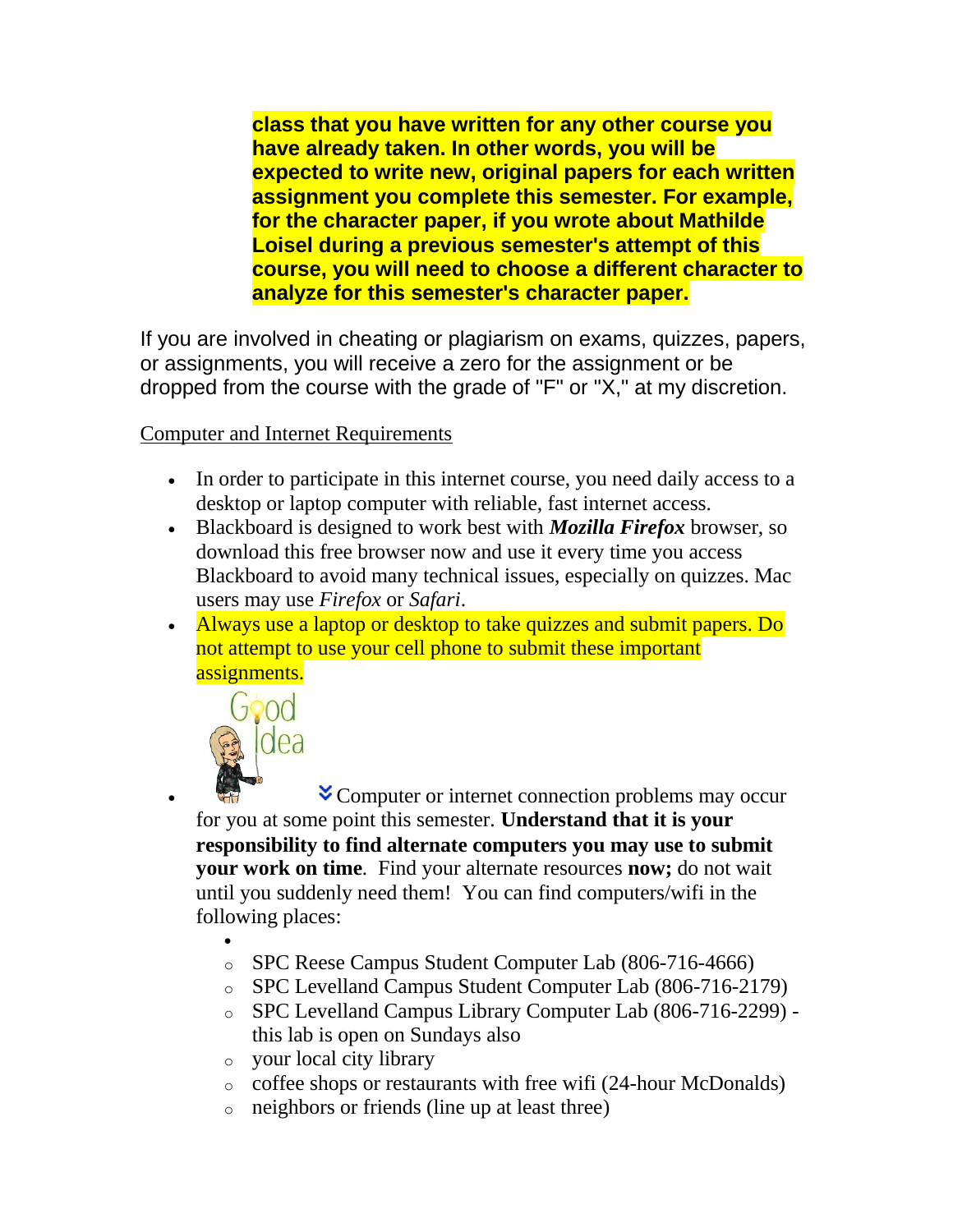o other university labs

#### Blackboard Technical Support

**For technical support with Blackboard, do not contact me**. Click on the Help links at the top of each Blackboard page or under the Course Tools menu. You can also click on the SPC Blackboard Support link under course Tools and look for the link that says Blackboard Technical Support. Our SPC Blackboard support staff is very knowledgeable and helpful and will be quick to respond.

#### Attendance Policy

If you have not logged into our course by the fourth class day, your access to the course will be blocked and the Registrar's Office will remove you from my class roll.

I recommend that you access our course daily Monday through Thursday to complete that day's tasks or assigned readings. To experience more success, do not procrastinate until the night before assignments are due.

How to withdraw from this internet course

- First, check the academic calendar on the  $SPC$  [home](http://www.southplainscollege.edu/) page to see when the last day is to drop.
- Click on **Handouts** in our Blackboard course and download and print the **Student Initiated Drop Form**. My signature is already on the form.
- Fill out and sign the form.
- Then you can take the drop form to the SPC Admissions and Records Office at the Levelland, Reese, or Lubbock campus. You must have a picture ID and pay the \$5 fee to complete the drop. Call 806-716-2187 or 806-716-2375 for more information.

If you are not able to come in person to one of the campuses, then you need to submit an email requesting to be dropped to

[aruiz@southplainscollege.edu](mailto:aruiz@southplianscollege.edu) and Mr. Ruiz will work with you. The email should be from your SPC email account and should include a brief statement that you wish to drop and the reason you are unable to come to an SPC campus to accomplish that task. Include your name and the course and section you need to drop.

Student Conduct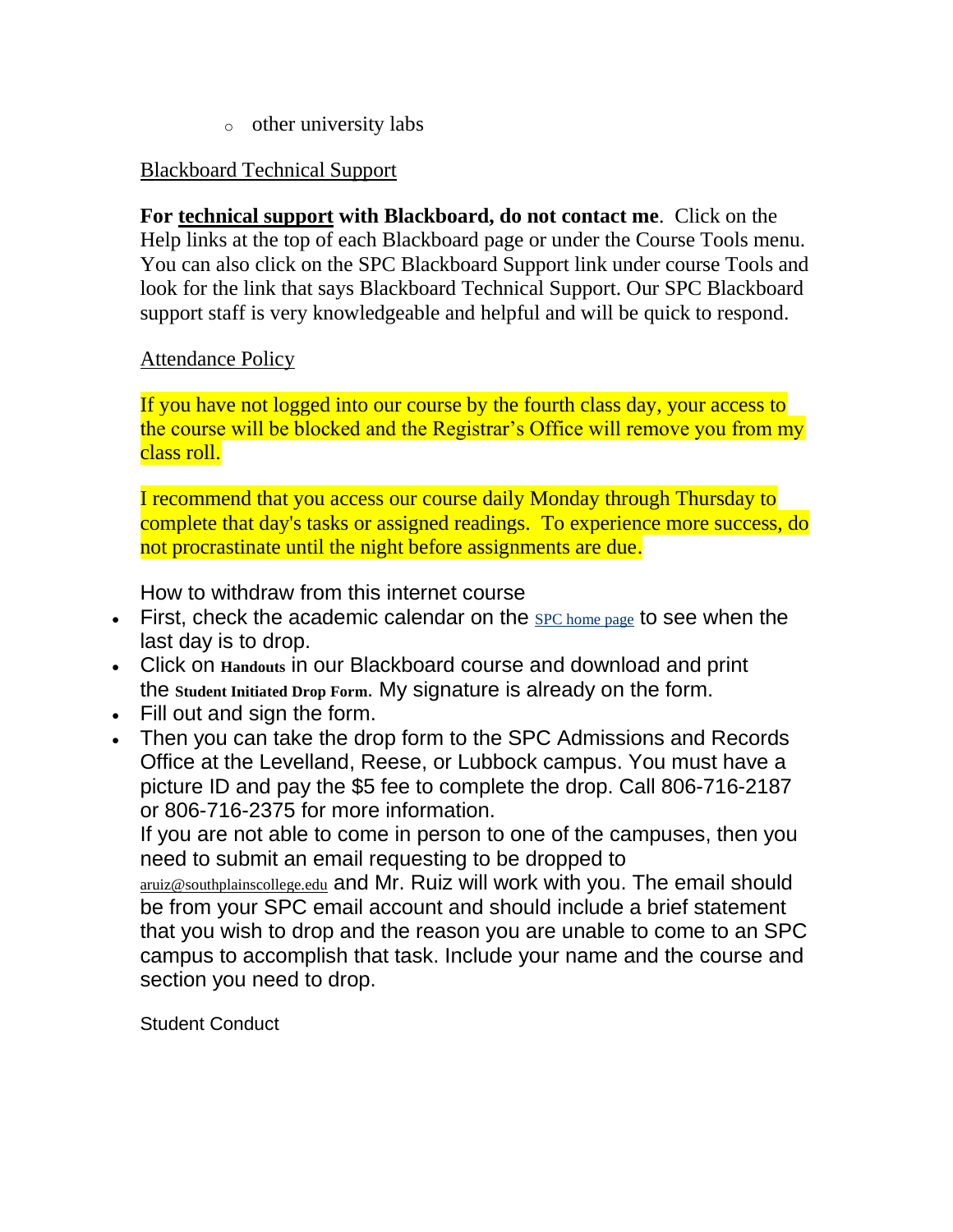

*Be Respectful—*show respect to yourself, your classmates, and me. Be courteous in all of your online communication. Treat others in communication as you wish to be treated. Students who display rude or confrontational behavior will be permanently blocked from the course.

*Communicate*—if you do not understand the assignment, call or e-mail me, but do so in a timely fashion. For example, if you have questions about a writing assignment, do not call or e-mail the night before the assignment is due. I am usually able to respond to e-mails within 24 hours, except on weekends.

*Be Conscientious*—give yourself enough time to do each assignment. Waiting until the last minute to take a quiz or exam or write a paper will increase your stress and definitely not produce the best results.

*Be Studious*—realize that internet courses require a great deal of self-discipline, organization, and self-motivation. You must set aside times each week that you "attend" your internet class. If you plan to "attend" this class only to take quizzes or exams, you will not do as well as you desire.

## Disability, Discrimination, and Diversity Policies

## **Disability Policy**

Students with disabilities, including but not limited to physical, psychiatric, or learning disabilities, who wish to request accommodations in this class should notify the Disability Services Office early in the semester so that the appropriate arrangements may be made. In accordance with federal law, a student requesting accommodations must provide acceptable documentation of his/her disability to the Disability Services Office. For more information, call or visit the Disability Services Office at Levelland (Student Health & Wellness Office) 806-716-2577, Reese Center (Building 8) 806-716-4675, or Plainview Center (Main Office) 806-716-4302 or 806-296-9611.

## **Discrimination Policy**

I will do my best not to discriminate on the basis of age, color, disability, ethnic background, gender, national origin, race, religion, sexual orientation, or veteran status.